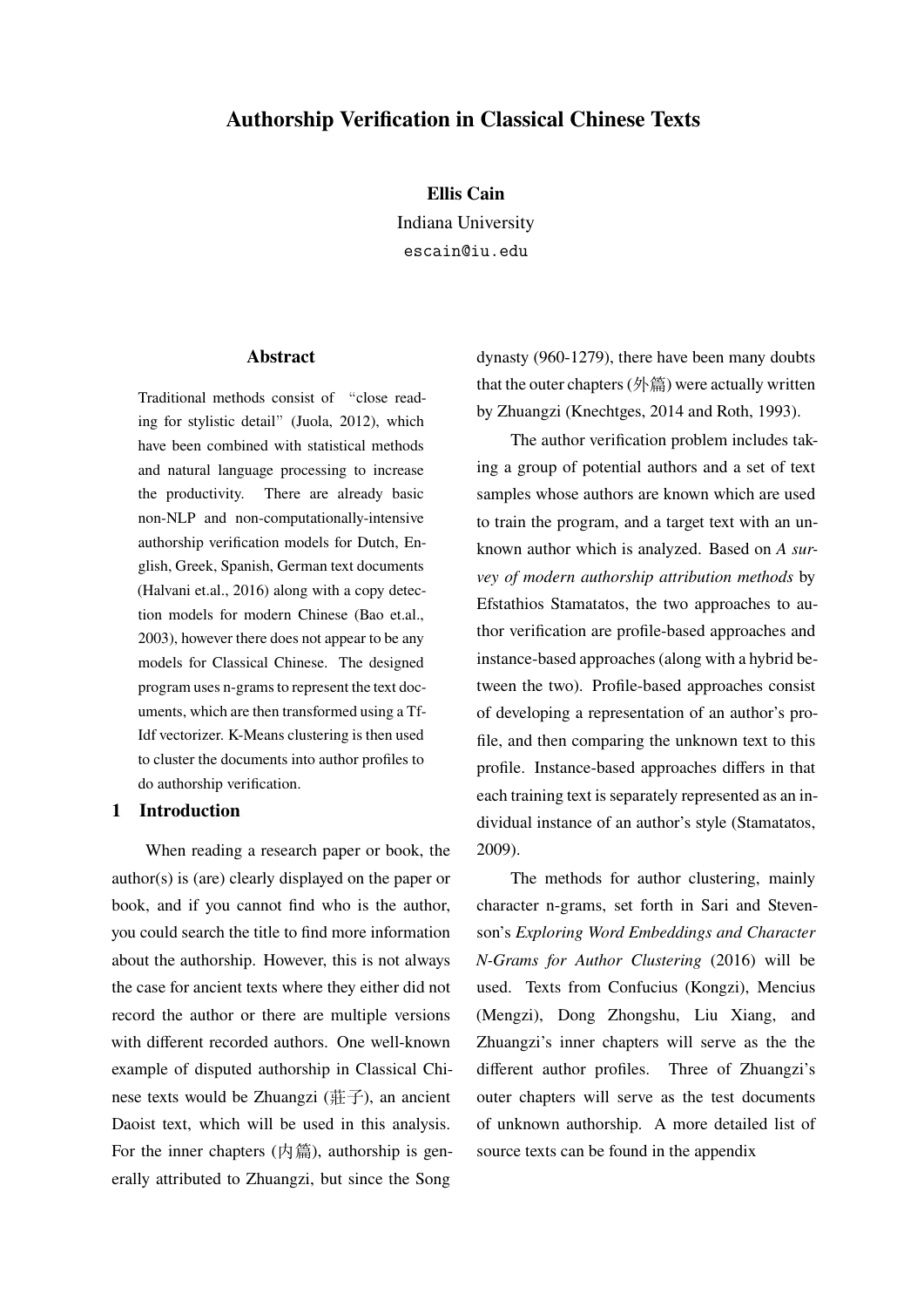### **2 Methods**

The texts were obtained from the Chinese Text Project (Sturgeon, 2019), around eight documents for each author, with three exerpts from Zhuangzi's outer books to serve as documents with an unknown author. The length of the documents vary from 674 characters to 8330 characters. The Classical Chinese Universal Dependencies Treebank (annotated and converted by the Institute for Research in Humanities, Kyoto University) was used to train a Classical Chinese UDpipe model. This UDpipe model was then used to segment and tokenize each of the text documents and convert them into conllu files.

Character *n*-grams were extracted from the text documents, with *n* ranging from 2 to 10. The Tf-Idf vectors were calculated using the CountVectorizer and TfidfTransformer from Scikit-Learn python library. The vectors were normalized as Pedregosa et al. (2011) stated that normalizing the Tf-Idf vector makes the KMeans python function behave as a spherical K-Means for better results. Next, the K-Means clustering implementation from the SciKit-Learn python library was used to cluster the documents.

Once the data was analyzed by the K-Means clustering algorithm, multiple metrics were used to evaluate the quality of the clustering, including: homogeneity, completeness, V-measure, adjusted rand-index, silhouette coefficient, and weighted F1 score. The final program and materials can be found on GitHub [https://github.com/ellissc/](https://github.com/ellissc/LING-L545/tree/master/final_project) [LING-L545/tree/master/final\\_project](https://github.com/ellissc/LING-L545/tree/master/final_project).

## **3 Results**

The program was able to extract n-grams from the digitized texts and run the K-Means clustering algorithm on the vector obtained from the TfIdfVectorizer. Homogeneity indicates that a

| <b>Instance</b> | <b>F1 Score</b> |  |  |
|-----------------|-----------------|--|--|
| Average         | 0.176           |  |  |
| Maximum         | 0.424           |  |  |
| Minimum         | 0.000           |  |  |
| St. dev         | 0.092           |  |  |

Table 1: F1 Scores with tf-idf normalization

| <b>F1 Score</b> |  |
|-----------------|--|
| 0.225           |  |
| 0.976           |  |
| 0.000           |  |
| 0.194           |  |
|                 |  |

Table 2: F1 Scores without tf-idf normalization

given cluster contains only data points that are members of a given class. Completeness is the inverse; it indicates that all the data points of a given class are members of the same cluster. V-measure is the harmonic mean of homogeneity and completeness. Adjusted Rand Index is a similarity measure for two clusters by comparing differences in predicted and true clusters. The Silhouette Coefficient indicates how well the clusters are defined. Overall, metric values close to 1.0 indicate good performance.

The results for running the K-Means algorithm with normalization of the tf-idf vector follow. The K-Means clustering algorithm was able to run 75 instances in 330.733s. It averaged an F1 score of 0.176, with the minimum value of 0.000 and a maximum value of 0.424, which can be found in Table 1. Standard deviation was 0.092. The homogeneity, completeness, V-measure, and adjusted rand-index were all between 0.18 and 0.54, while the silhouette coefficient was between  $0.52$ and 0.69, which can be found in table 3.

The results for running the K-Means algorithm without normalization of the tf-idf vector follow. The K-Means clustering algorithm was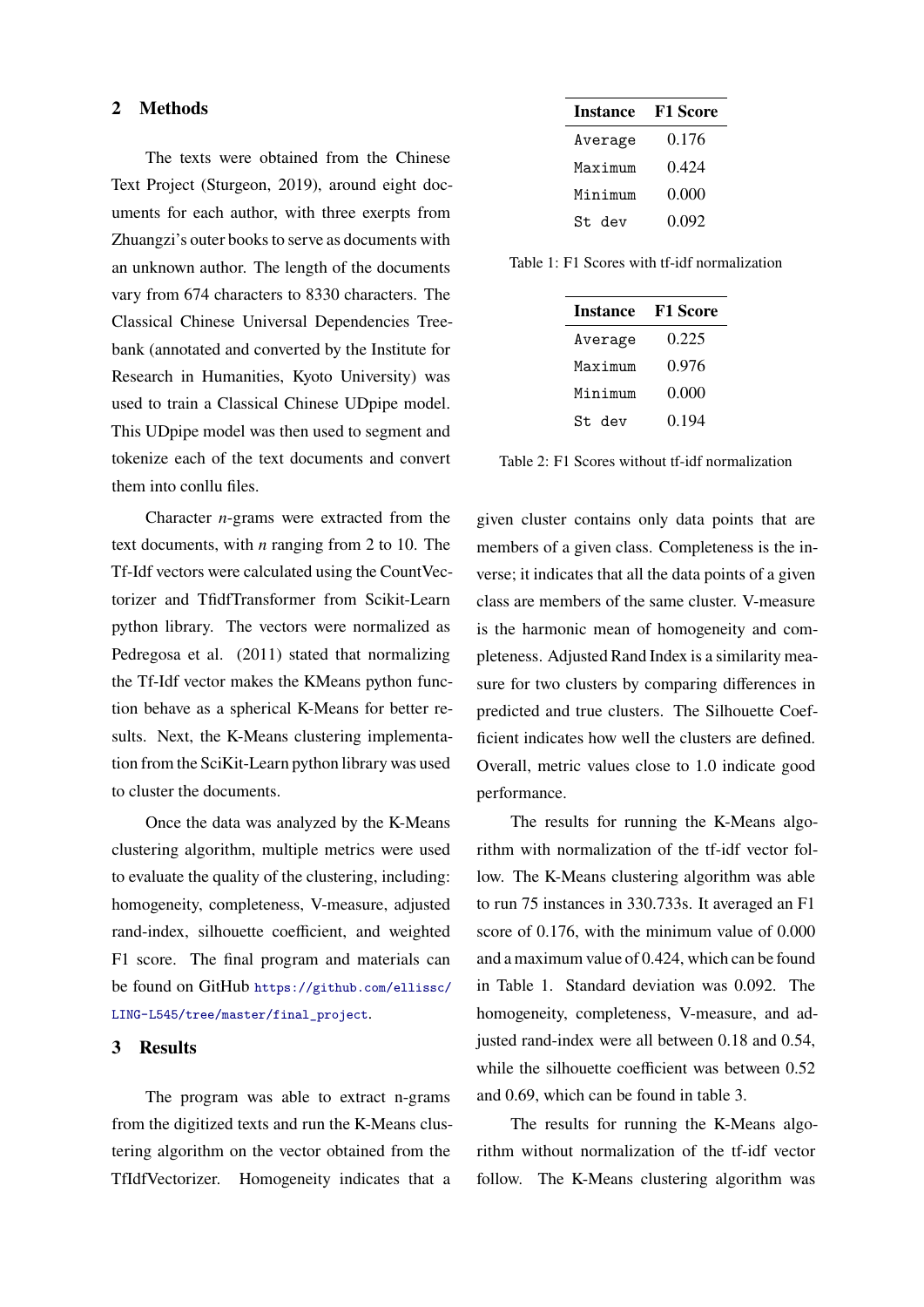able to run 75 instances in 1910.730s. It averaged an F1 score of 0.225, with the minimum value of 0.000 and a maximum value of 0.976, which can be found in Table 2. The standard deviation was 0.194. The homogeneity, completeness, V-measure, and adjusted rand-index were all above 0.5, while the silhouette coefficient was around 0.003, which can be found in table 4.

## **4 Discussion**

Generally, normalizing the tf-idf vector led to quicker processing and metric values around 0.5, but the F1 score was often below 0.5. When normalizing was not used, the K-Means produced much higher metric values and a higher range of F1 scores, but the silhouette coefficient of 0.003 suggested that some of the clusters are overlapping.

Pedregosa et al. (2011) noted that normalization is common for text classification or clustering tasks and other models used by the information retrieval community. When the tf-idf vector was not normalized, however, the K-Means clustering algorithm performed better in all of the metrics except for the Silhouette Coefficient. While some of the clusters may be overlapping, the increased F1 score may be worth the trade-off.

While it is understandable that the K-Means clustering performance heavily relies on the initialization of the starting points for the clusters, the performance was not very consistent. This could be due to a couple factors, such as the n-gram range or document length. However, varying the range of n-grams also had minimal affect on the performance. There was a large disparity in the document lengths, more precisely, ranging from 674 characters to 8330 characters. Some author's works were shorter on average than others, which could have an affect on the clustering performance. Document type could potentially influence the performance, as all of the authors besides Zhuangzi were famous Confucian thinkers, while Zhuangzi was a Daoist thinker. This may not drastically change the results, but the different writing styles may be distinct enough to slightly impact the clustering.

## **5 Conclusion**

This relatively straightforward method of using n-grams and K-Means clustering has potential, with the right setup, to be an effective method for author verification for Classical Chinese. As mentioned previously, at the cost of processing time, using tf-idf vectors that are not normalized for the K-Means clustering algorithm can garner high F1 scores. Looking at Zhuangzi's inner and outer chapters, however, the program did not reach a clear consensus. For further study, it would be interesting to look at a word2vec model for Classical Chinese and see if there would be any improvements to the K-Means clustering performance. In addition to this, it would also be interesting to analyze the potential authors for Zhuangzi's outer chapters, instead of other famous authors.

#### **References**

- [1] Bao, J. P., Shen, J. Y., Liu, X. D., Song, Q. B. (2003). A survey on natural language text copy detection. Journal of software, 14(10), 1753-1760.
- [2] Halvani, O., Winter, C., Pflug, A. (2016). Authorship verification for different languages, genres and topics. Digital Investigation, 16, S33-S43.
- [3] Juola, P. (2012). An Overview of the Traditional Authorship Attribution Subtask, Notebook for PAN at CLEF 2012.
- [4] Knechtges, David R. (2014). Zhuangzi 莊子. Ancient and Early Medieval Chinese Literature: A Reference Guide, Part Four. 2314-23.
- [5] Pedregosa et al. (2011). Scikit-learn: Machine Learning in Python, JMLR 12, 2825-2830.
- [6] Roth, H.D. (1993). Chuang Tzu 莊子. Early Chinese Texts: A Bibliographical Guide. Berkely., 55-66.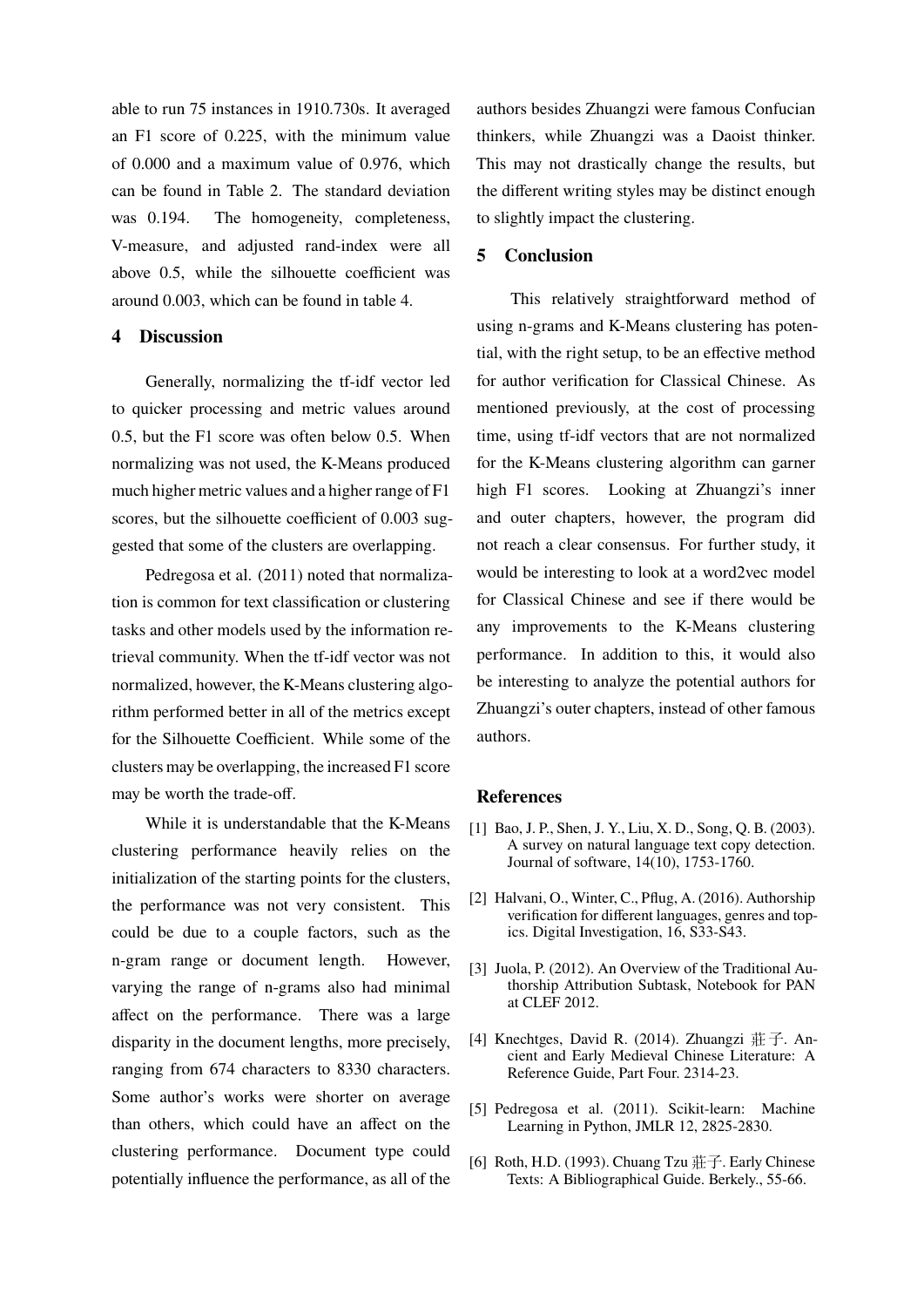| Instance              | Homogeneity |       |       | Completeness V-measure Adjusted Rand-index Silhouette Coefficient |       |
|-----------------------|-------------|-------|-------|-------------------------------------------------------------------|-------|
| Average 0.353         |             | 0.369 | 0.360 | 0.179                                                             | 0.598 |
| $Maximum \quad 0.533$ |             | 0.550 | 0.541 | 0.361                                                             | 0.681 |
| Minimum               | 0.187       | 0.208 | 0.197 | 0.043                                                             | 0.523 |
| St dev                | 0.074       | 0.076 | 0.074 | 0.074                                                             | 0.036 |

Table 3: Metrics used to evaluate the quality of the clustering, with tf-idf normalization

| <b>Instance</b> | Homogeneity |       |       | Completeness V-measure Adjusted Rand-index Silhouette Coefficient |       |
|-----------------|-------------|-------|-------|-------------------------------------------------------------------|-------|
| Average 0.853   |             | 0.866 | 0.859 | 0.778                                                             | 0.003 |
| Maximum         | 1.000       | 1.000 | 1.000 | 1.000                                                             | 0.004 |
| Minimum         | 0.688       | 0.710 | 0.689 | 0.512                                                             | 0.002 |
| St dev          | 0.071       | 0.062 | 0.066 | 0.112                                                             | 0.000 |

Table 4: Metrics used to evaluate the quality of the clustering, without tf-idf normalization

- [7] Sari, Y., Stevenson, M. (2016). Exploring Word Embeddings and Character N-Grams for Author Clustering. In CLEF (Working Notes), 984-991.
- [8] Shen Li, Zhe Zhao, Renfen Hu, Wensi Li, Tao Liu, Xiaoyong Du. (2018). Analogical Reasoning on Chinese Morphological and Semantic Relations, ACL 2018.
- [9] Stamatatos, E. (2009). A survey of modern authorship attribution methods. Journal of the American Society for information Science and Technology, 60(3), 538-556.
- [10] Sturgeon, D. (2019). Chinese Text Project: a dynamic digital library of premodern Chinese, Digital Scholarship in the Humanities.
- [11] Yasuoka, Koichi. (2019) Universal Dependencies Treebank of the Four Books in Classical Chinese, DADH 2019: 10th International Conference of Digital Archives and Digital Humanities.

### **A Source Texts**

**Kong zi**, selected from The Analects (論語): Xue Er (學而), Wei Zheng ( $\overline{\mathbb{F}}$ 政) Ba Yi (八佾), Li Ren (里仁), Gong Ye Chang (公冶長), Yong ye (雍也), Shu Er (述而), Tai Bo (泰伯).

**Liu xiang**, selected from Shuo Yuan ( $\boxed{\text{F}}\ddot{\text{m}}$ ): Jun Dao (君道), Chen Shu (臣術), Jian Ben (建 本), Li Jie (立節), Gui De (貴德), Fu En (復恩), Zheng Li (政理), Zun Xian (尊賢).

**Dong Zhongshu**, selected from Chun Qiu Fan Lu (春秋繁露): Chu Zhuang Wang (楚莊王),

Yu Bei (玉杯), Zhu Lin (竹林), Yu Ying (玉英), Jing Hua (精華), Wang Dao (王道), Mie Guo (滅 國), Suiben Xiaoxi (隨本消息).

**Meng zi**, selected from Meng Zi (孟子): Liang Hui Wang Shang and Xia (梁惠王上, 梁惠 王下), Gong Sun Chou Shang (公孫丑上), Teng Wen Gong Shang (滕文公上), Li Lou Shang (離 婁上), Wan Zhang Shang (萬章上), Gaozi Shang (告子上), Jin Xin Shang (盡心上).

**Zhuang zi**, selected from Zhuangzi inner chapters (莊子内篇): Enjoyment in Untroubled Ease ( $\frac{18}{12}$ [ $\frac{18}{12}$ ]), The Adjustment of Controversies (齊物論), Nourishing the Lord of Life (養生主), Man in the World, Associated with other Men (人 間世), The Seal of Virtue Complete (德充符), The Great and Most Honoured Master (大宗師), The Normal Course for Rulers and Kings (應帝王)

**Zhuang zi**, selected from Zhuangzi outer chapters  $(\frac{1}{2})$ : Webbed Toes ( $\boxed{F}$ 拇), Horses' Hoofs (馬蹄), Cutting open Satchels ( $\overline{\mathrm{F}|\mathrm{F}}$ )

#### **B Data Policy**

For the author profile generation, the training and testing texts will be gathered from the Chinese Text Project (<https://ctext.org/>), an